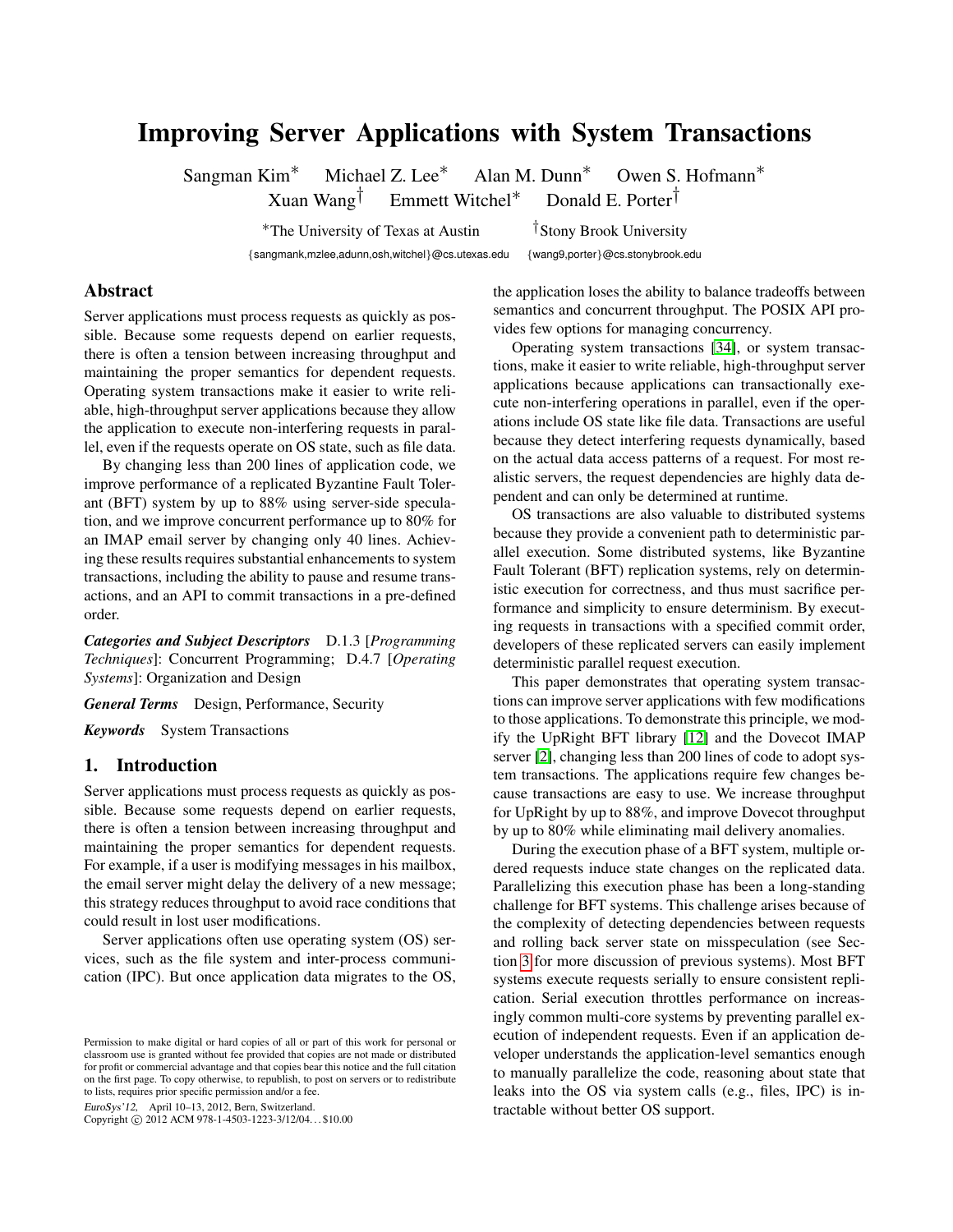The Internet Message Access Protocol (IMAP) is a widely used protocol for accessing email messages [\[13\]](#page-13-2). IMAP is supposed to support concurrent clients accessing an inbox, such as a user accessing email on her phone and laptop at the same time. Unfortunately, OS API limitations cause disturbing artifacts in many IMAP implementations, such as temporarily lost messages during concurrent use. IMAP stores the definitive versions of email messages in folders on a server, and an email client acts as a cache of these emails. The maildir server storage format for IMAP is designed to be lock-free [\[6\]](#page-12-1). Unfortunately, the POSIX API is insufficient for an IMAP server to guarantee repeatable reads of a maildir inbox, so IMAP implementations, such as Dovecot, have reintroduced locks on back-end storage [\[1\]](#page-12-2). When server threads terminate unexpectedly without releasing locks, for instance due to a bad client interaction, users experience unpredictable email behavior; email may be lost or messages may not be able to be marked as read. System transactions can guarantee repeatable reads without locks, providing strong semantics, more reliable behavior, and higher performance for concurrent clients.

This paper describes the largest workloads for a transactional OS reported to date. Supporting applications of this magnitude requires substantial enhancements to the recent TxOS design [\[34\]](#page-13-0), including more careful interfaces for composition of synchronization primitives, separation of application transactions from internal JVM or libc state, and a number of design and implementation refinements. Fortunately, the transactional interface remains simple and easy to use for the application-level programmer, and system-level software (such as libc) requires only a small number of simple modifications, which are encapsulated from the application programmer.

The contributions of this paper follow.

- <span id="page-1-3"></span>1. The design and implementation of operating system transactions sufficient to support large, distributed applications written in managed languages like Java (§[5\)](#page-4-0). This work requires substantial extensions and improvements over the recently published TxOS design [\[34\]](#page-13-0).
- 2. The design and implementation of Byzantine fault tolerant replication that allows the server to speculate on the order of requests  $(\S$ [3\)](#page-2-0).
- 3. The design and implementation of a Dovecot IMAP server that features true lockless operation without behavioral anomalies and high performance for writeintensive workloads. (§[4\)](#page-3-0).
- 4. A careful study of how to compose transactions with other application synchronization primitives, including futex-based locks (§[6\)](#page-5-0).

## <span id="page-1-1"></span>2. Operating system transactions

This section reviews operating system transactions, describing the properties most relevant to supporting distributed systems. We refer the reader to previous work for a more

complete description of system transactions [\[33,](#page-13-3) [34\]](#page-13-0). Our implementation is derived from the publicly available TxOS code version  $1.01<sup>1</sup>$  $1.01<sup>1</sup>$ . We call our modified system TxOS+.

System transactions group accesses to OS resources via system calls into logical units that execute with atomicity, consistency, isolation, and durability (ACID). System transactions are easy to use: programmers enclose code regions within the sys\_xbegin() and sys\_xend() system calls to express consistency constraints to the OS. The user can abort an in-progress transaction with  $sys_xabort()$ . Placing system calls within a transaction alters the semantics of when and how their results are published to the rest of the system. Outside of a transaction, actions on system resources are visible as soon as the relevant internal kernel locks are released. Within a transaction, all accesses are isolated until the transaction commits, when changes are atomically published to the rest of the system. System transactions provide a simple and powerful way for applications to express consistency requirements for concurrent operations to the OS.

System transactions provide ACID semantics for updates to OS resources, such as files, pipes, and signals. System transactions are serializable and recoverable. Only committed data are read, and reads are repeatable; this corresponds to the highest database isolation level (level 3 [\[19\]](#page-13-4)). We call a kernel thread executing a system transaction a transactional thread. A transactional system call is a system call made by a transactional thread.

*Conflicts.* To ensure isolation, a kernel object may only have one writer at a time, excepting containers, which allow multiple writers to disjoint entries. Two concurrent system transactions conflict if both access the same kernel object and at least one of them is a write. The kernel detects and arbitrates conflicts. The arbitration logic might abort one of the conflicting transactions or it might put one of the transactions to sleep until the other commits. The latter policy is often called stall-on-conflict, and resembles condition synchronization. where the condition is a transaction commit.

<span id="page-1-2"></span>*Transactions and non-transactional system calls serialized.* TxOS ensures serializable execution among transactions and between transactions and non-transactional system calls (sometimes called strong isolation [\[7\]](#page-12-3)). Isolating transactions from non-transactional system calls simplifies the programming model. The programmer can think of each individual system call as its own mini-transaction. For example, if one thread is enumerating a directory's contents in a system transaction while another thread does a rename in that directory, the contents listing will contain only the old or the new name, never both. Note that in Linux, the concurrency guarantees for system calls vary: rename is atomic, whereas concurrent read and write calls can return partially interleaved results. When transactions are not

<span id="page-1-0"></span><sup>1</sup> http://code.csres.utexas.edu/projects/txos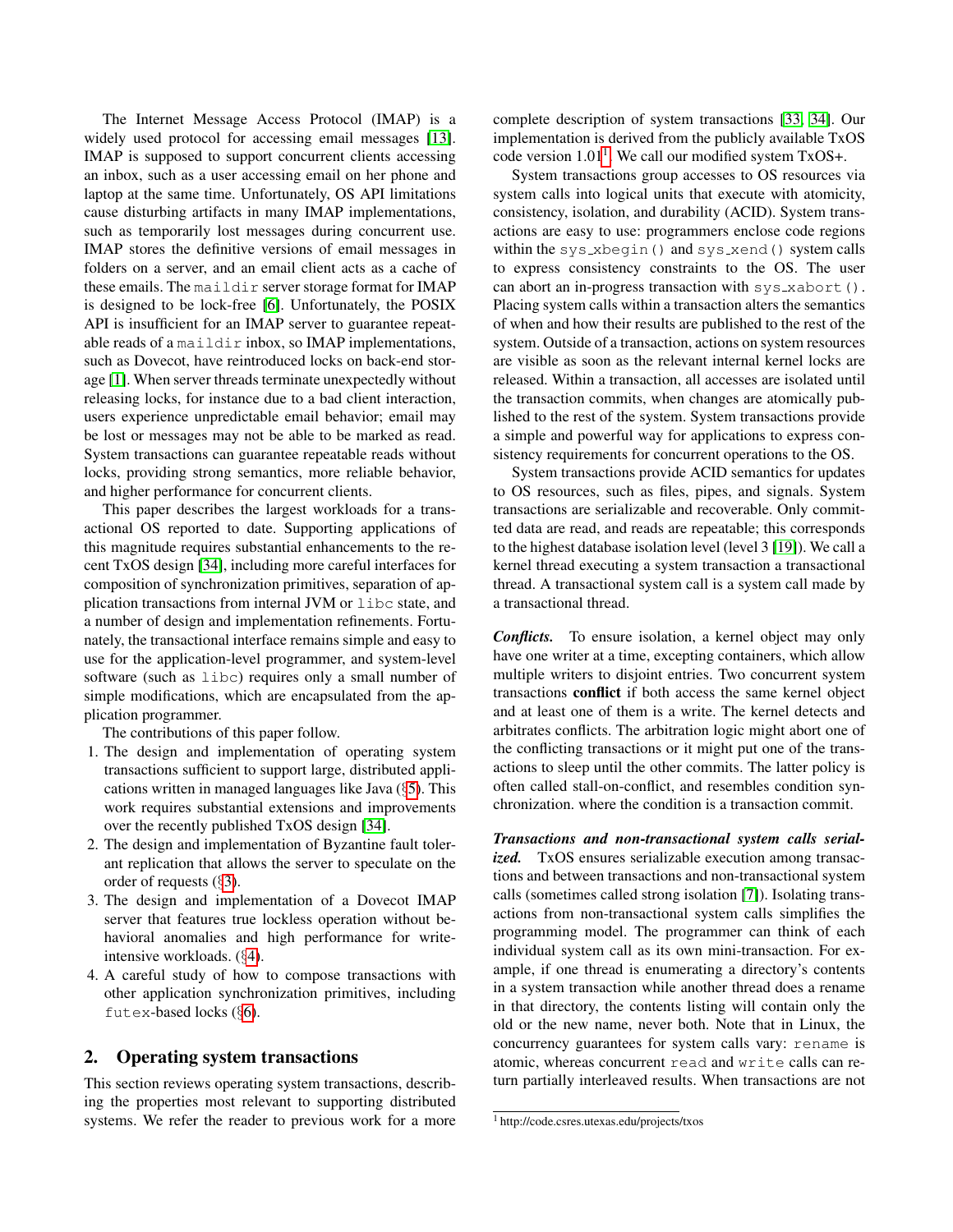involved, TxOS provides the same concurrency guarantees as Linux.

*Managing user memory.* System transactions primarily provide ACID semantics for system state; the application programmer has several options for managing state in the application's address space. For single-threaded applications, an option to sys xbegin() will make the address space copy-on-write, which allows the OS to revert the application's memory state if the transaction aborts. However, for multi-threaded programs, the OS cannot and does not manage user state. For multi-threaded Java code, pages mapped in response to a transactional allocation request stay mapped on an abort, but any allocated objects are garbage collected by the JVM.

<span id="page-2-3"></span>*System vs. memory transactions.* System transactions are a transactional model for operating system objects. Transactional memory [\[21,](#page-13-5) [41\]](#page-13-6) is a transactional model for updating memory objects. Database transactions [\[19\]](#page-13-4) are a transactional model for a data store. All of these systems are independent realizations of a simple interface for the same ideas: version management and conflict detection. In particular, system transactions do not require transactional memory (though system transactions and transactional memory can interact symbiotically [\[34\]](#page-13-0)). System transactions are implemented on current, commodity hardware.

*Incremental adoption.* Concurrency problems are often localized to particular sections of code, and system transactions can be applied to those sections without large-scale redesign. Table [2](#page-9-0) shows the magnitude of source code changes (less than 200 lines) to add system transactions to substantial code bases.

# <span id="page-2-0"></span>3. Replication and Byzantine Fault Tolerance

Distributed systems often replicate services in order to tolerate faults. If one replica behaves incorrectly, others can mask the incorrect behavior until the replica is corrected.

The canonical approach to replicating a service is to design the server as a replicated state machine [\[38\]](#page-13-7). The key principle behind replicated state machines is that if the same set of inputs are presented to each replica in the same order, each deterministic replica will produce the same outputs and have the same internal state—yielding identical replicas. Note that inputs in this model include inputs both from a client connected over the network and from the OS, such as a file's contents or the output of a random number generator. However, the OS API is insufficient even to prevent race conditions, including in the file system [\[10\]](#page-12-4) and signal handlers [\[49\]](#page-13-8); concurrent, deterministic execution of arbitrary system calls is impossible.

We examine a Byzantine fault tolerant system, in which a faulty replica can exhibit arbitrary and possibly malicious behavior [\[26\]](#page-13-9). The role system transactions play is applicable to any failure model in replicated systems, and is not specific to BFT.

## <span id="page-2-2"></span>3.1 BFT summary

Byzantine Fault Tolerance (BFT) is a replicated systems framework, which can handle a wide range of faults, including crashes and deliberate misbehavior of a bounded number of faulty servers. When the total number of agreement replicas is  $n$ , a typical BFT system based on replicated state machine can tolerate up to  $(n-1)/3$  faults, more commonly written as  $3f + 1$ , where f is the number of faults [\[8,](#page-12-5) [25\]](#page-13-10). Note that this bound is for agreement replicas, and the bound for execution replicas can be as low as  $2f + 1$ , depending on the protocol [\[48\]](#page-13-11).

Replicated state machine-based BFT protocols generally process requests in a pipeline consisting of authentication, ordering, and execution phases [\[12,](#page-13-1) [48\]](#page-13-11). When a request arrives from a client, it is first authenticated to ensure that it came from a legitimate client and is well-formed. The ordering phase then imposes a global order on each accepted request. Replicas can execute requests after ordering completes, or speculatively before the ordering [\[23\]](#page-13-12). Their responses are generally checked by the client; responses that diverge indicate existence of a faulty node or misspeculation. Each of these phases must be performed by a quorum of replicas (the precise minimum varies by implementation).

#### <span id="page-2-1"></span>3.2 Parallelizing BFT execution with transactions

A key drawback of many BFT systems is their inability to execute requests in parallel. Because multi-threading introduces non-determinism, BFT servers generally cannot leverage the increasingly abundant parallelism of commodity multi-core hardware in the execution phase of the system. This decreases throughput and increases request processing latency. System transactions can provide deterministic, optimistic concurrency to speed up the execution phase. Speeding up execution also speeds up recovery, where one replica must catch up with its peers.

Optimistic parallel request execution for BFT systems has seen limited use because of the complexity of detecting dependencies between requests and rolling back server state on misspeculation. Replicated databases like HRDB [\[45\]](#page-13-13) or Byzantium [\[18\]](#page-13-14) rely on transaction support from off-the-shelf database systems to tolerate Byzantine faults inside databases. However, this approach cannot be extended to most other applications, as they do not have a built-in transaction facility. If such applications need BFT, parallelization of replica execution requires very intimate application-specific knowledge about requests and their execution [\[24\]](#page-13-15), which is infeasible for complex systems. Any attempt to parallelize execution without system-wide concurrency isolation will likely introduce divergence due to non-determinism, which can degrade throughput significantly [\[42\]](#page-13-16).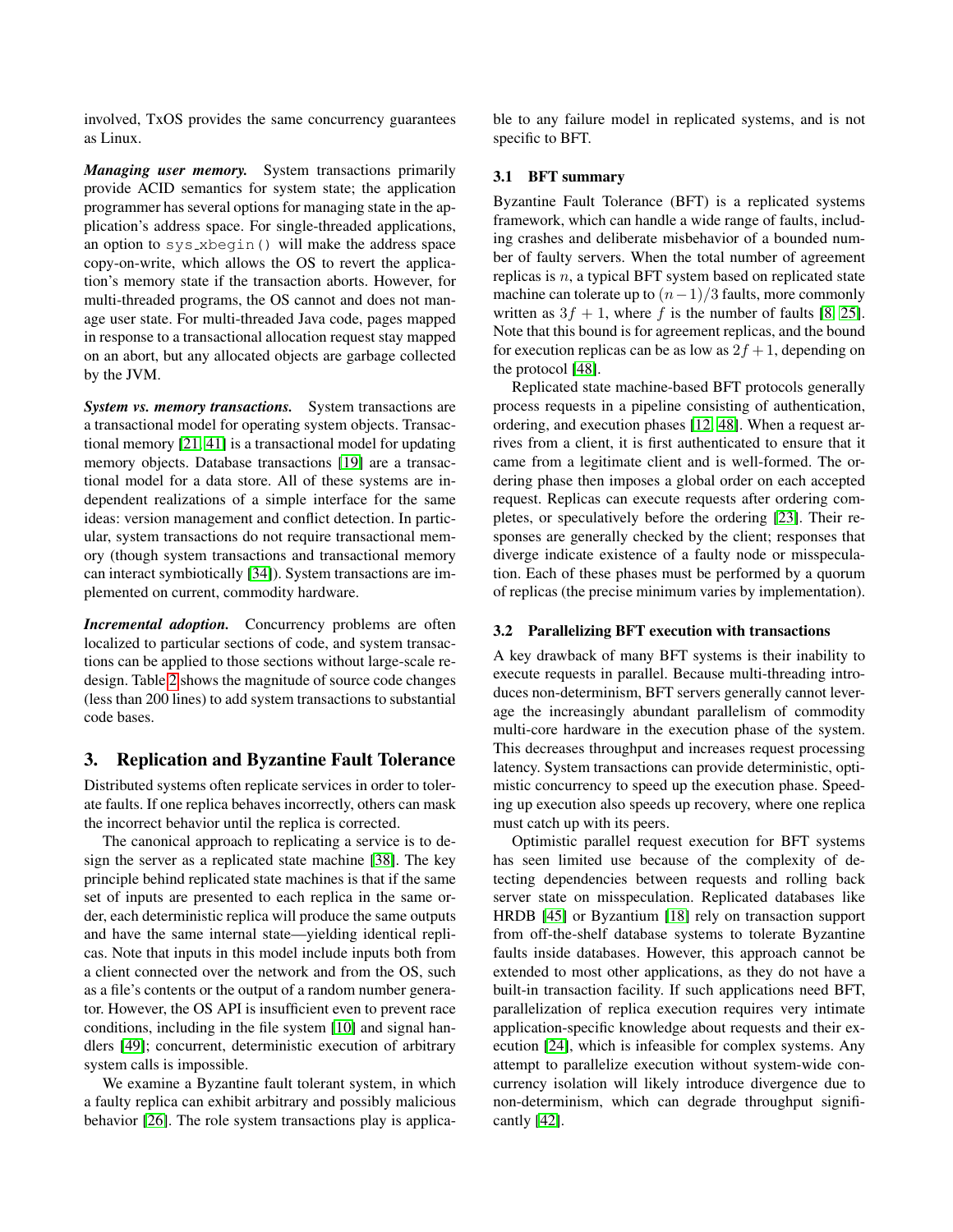Recent research OSes allow deterministic parallel execution [\[4,](#page-12-6) [5\]](#page-12-7), but their overheads are substantial. BFT does not actually require a deterministic OS; consistent states on each replica are sufficient, which can be efficiently provided by transactions serialized according to the same schedule.

Parallel execution in replication-based fault tolerant systems also accelerates their recovery. When a failed replica is replaced with a new correct node (or the same node repaired), the new replica's state must be brought up to date with the other replicas. The typical strategy for recovery is for replicas to take periodic checkpoints of their state and to keep a log of subsequent requests. The new replica fetches the most recent checkpoint and replays the log until it catches up. During recovery, requests are processed sequentially, and new requests are buffered. Assuming that some requests can execute safely and concurrently (which is common), optimistic execution can accelerate recovery.

# <span id="page-3-0"></span>4. IMAP email server

The Internet Message Access Protocol (IMAP) is a widely used protocol for accessing email messages [\[13\]](#page-13-2). IMAP stores the definitive versions of email messages in folders on a server, and an email client acts as a cache of these emails. IMAP provides features missing from the previous Post Office Protocol [\[29\]](#page-13-17), including seamless offline email operations, which are later synchronized with the server, and concurrent email clients (e.g., a laptop, desktop, and smartphone can simultaneously connect to an inbox).

A key feature advertised by IMAP is concurrent access by multiple clients, yet the protocol specifies very little about how the server should behave in the presence of concurrency. There is no protocol-level guarantee about what happens if two clients simultaneously modify a message or folder. If something goes wrong while moving a message to a subfolder, the outcome depends on the client and server implementations: the message can be lost or duplicated.

Allowing a wide range of IMAP client and server implementations to dictate ad hoc concurrency semantics leads to practical challenges. For instance, if a user leaves a mail client running at home that aggressively checks for new email messages, the implementation-specific locking behavior on the server may deny the user's client at work the ability to delete, move, or mark new messages as read. This denial of service can result from either aggressive polling by the client (i.e., lock fairness), or "orphaned" file locks from an improper error handling of a client request. This erratic behavior stems from the limitations of the underlying OS API with respect to concurrency and durability.

#### 4.1 Backend storage formats and concurrency

Although the specific storage formats can vary across IMAP server implementations, there are two widely-used storage formats: mbox and maildir. The storage format dictates

much of the concurrent behavior of the server; servers that support both backends will behave differently with each.

*mbox.* The mbox format stores an entire email folder as a single file. Most mbox implementations also have a single file lock, which serializes all accesses to a particular mail folder. If a server thread fails to release a file lock on a user's inbox, perhaps because it received a malformed client message, *all* clients can be locked out of the mailbox until the lock is manually cleaned up by an administrator.

<span id="page-3-1"></span>*maildir.* The maildir format [\[6\]](#page-12-1) was created to alleviate the issues with stale locks in mbox. Maildir is designed to be lock-free. Maildir represents a mail folder as a directory on a file system, and each message as a file. Mail flags and other metadata are encoded in the file name.

Although maildir is lock-free, the design does not provide repeatable reads for a user's inbox. Reading a user's inbox is typically implemented by a series of readdir system calls, which get the names of each file in the inbox, and a series of stat or open/read system calls, which extract other metadata about the message. If another client is concurrently marking a message as read (by rename-ing the file to change its flags), the first client cannot distinguish the change in flags from a deletion, leading to disturbing artifacts such as lost messages. The lack of repeatable reads in maildir led a major IMAP implementation, Dovecot, to reintroduce file locking for its maildir backend [\[1\]](#page-12-2).

File locking in both storage formats introduces substantial portability issues, as Unix systems have multiple, mutually incompatible file locking regimes, including flock and fcntl locks. The system administrator must understand the low-level details of the OS and file system in configuring the mail server. Moreover, this proliferation of locking mechanisms diffuses bug fixing effort in the kernel, increasing the likelihood of bugs in specific locking mechanisms. For instance, a Dovecot bug report indicates that using  $f$ lock on Linux triggered a race condition that was eliminated by switching to fcntl locks; no bug in the Dovecot source was identified to explain the problem [\[15\]](#page-13-18).

Because Dovecot's locking scheme is non-standard, a mail client that accesses the backend storage directly, such as pine, could still introduce similar anomalies *even if locks are enabled*. This is because lock files are a cooperative primitive—if any application doesn't cooperate, the OS cannot prevent these race conditions.

#### 4.2 Opportunities for system transactions

System transactions should provide a range of benefits to IMAP implementations: eliminating anomalous behavior like freezes and non-repeatable reads, simplifying administration by eliminating lock files, and increasing performance under contention. System transactions give IMAP developers a better interface for managing system-level concurrency.

At a high level, TxOS+ and lock files give the same safety guarantees for Dovecot—the appearance of serial execution.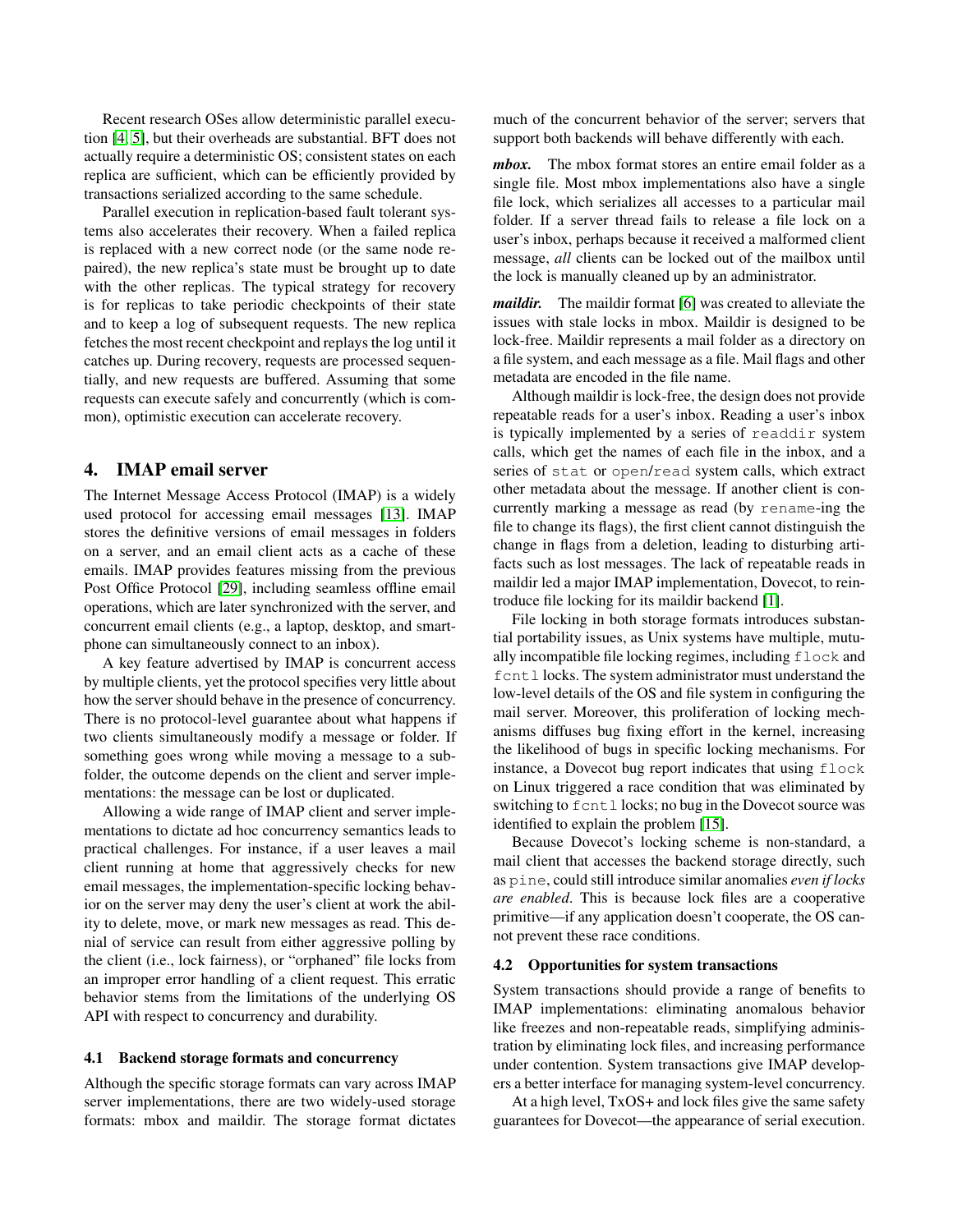Dovecot on TxOS+ gives these guarantees with generally higher concurrent performance, as it can execute safe requests concurrently. In contrast, locking always executes requests serially, whether they need to be or not. Strictly speaking, TxOS+ actually gives slightly stronger guarantees than locking: even if a client that does not cooperate in the directory locking protocol tries to access these back-end files non-transactionally, the OS will ensure that Dovecot has repeatable mailbox reads.

Stale lock files left by a server thread that terminates abruptly can prevent other clients from updating their view of a mail folder. System transactions obviate the need for lock files. System transactions allow a consistent read of a directory, even if files in that directory are being added or renamed. System transactions also provide repeatable reads, as the transactions are serializable<sup>[2](#page-4-1)</sup>. Repeatable reads eliminate the disturbing artifacts where messages disappear or spontaneously change state. Finally, because there is no need to lock the mail folder, updates and reads may proceed concurrently, increasing throughput under load.

## <span id="page-4-0"></span>5. Improving system transactions

This section explains the shortcomings present in the initial TxOS system transaction model and how we addressed them to support large, server applications in TxOS+. The guiding principle for TxOS+ is to keep the application programming interface for transactions as simple as possible.

Many of the challenges that motivated these changes arose from composing transactions with large bodies of middleware code, such as the Java Virtual Machine (JVM) and libc. For instance, the JVM issues system calls on behalf of the application, as well as those for its own internal bookkeeping; automatically rolling back part of the JVM's internal state on an application-level transaction abort can corrupt the JVM. Similarly, we faced challenges in composing application-level transactions with synchronization mechanisms encapsulated in middleware code. We extend TxOS+ to address these and other challenges, and demonstrate that the vast majority of this complexity can be sequestered in expert-written, middleware code at a small number of locations, maintaining simplicity at the application-level interface. We emphasize that this complexity arises not from programming with transactions *per se*, but from adapting a large body of already complex code, written with no concept of transactions, to use transactions.

## 5.1 Managing middleware state

We initially expected user-initiated system transactions to naturally isolate middleware state. For example, if a Java program starts a transaction, then reads from an object bound to a file, it is the JVM that actually issues the read system call, which should be isolated as part of the transaction.

| VМ<br>Java (JIT/Interpreter) |        |  |  |  |  |
|------------------------------|--------|--|--|--|--|
| <b>Native</b>                | VM ops |  |  |  |  |
| qlibc                        | malloc |  |  |  |  |
| $TxOS + k$ ernel             |        |  |  |  |  |

<span id="page-4-2"></span>Figure 1. Block diagram of the Hotspot JVM on TxOS+. Shaded regions are where system transactions are paused, including JVM-internal operations and when malloc adds pages to a heap.

Some middleware state, however, should not be isolated by a user-initiated system transaction. For instance, if the JVM happens to add pages to a memory allocator while running a transactional thread, portions of this page can be safely allocated to other threads without compromising transactional isolation. Moreover, if the transaction fails, simply unmapping this page is the wrong undo action, as it will cause memory faults in threads uninvolved with the failed transaction. To address this issue, we extended the original TxOS nesting model.

#### 5.2 Nesting model

The nesting model for a transaction system defines the semantics of what happens if a transaction executes inside of another. If function A begins a transaction and calls function B, which also begins a transaction, the two transactions must interact in some clearly defined way. The original TxOS nesting model is simple flat nesting. Any inner transaction (e.g., the one started by B) becomes a part of the enclosing transaction (e.g., the one started by A). The inner transaction can see all in-progress updates, and even after it commits, the inner transaction's state (B) is not visible to other threads until the enclosing transaction commits (A). Flat nesting is sufficient to compose many transactions, and its behavior closely matches the naive programmer's intuition.

We extended the nesting model in TxOS+ to allow the JVM to differentiate user-initiated action and middlewareinitiated action. System calls issued directly for application operations become part of a system transaction, whereas the JVM or libc can *pause* the transaction before issuing system for internal operations. Figure [1](#page-4-2) shows a block diagram for a JVM running on TxOS+. A thread can be executing user code, (the Java box), native support code called directly from the Java code, (the Native box), glibc code, (glibc box), or kernel code in response to a system call (TxOS+ kernel box). In addition, the JVM sometimes needs to perform operations on behalf of all threads (the VM ops box).

<span id="page-4-1"></span> $2$ Serializability is also known as degree 3 isolation [\[20\]](#page-13-19), which guarantees repeatable reads.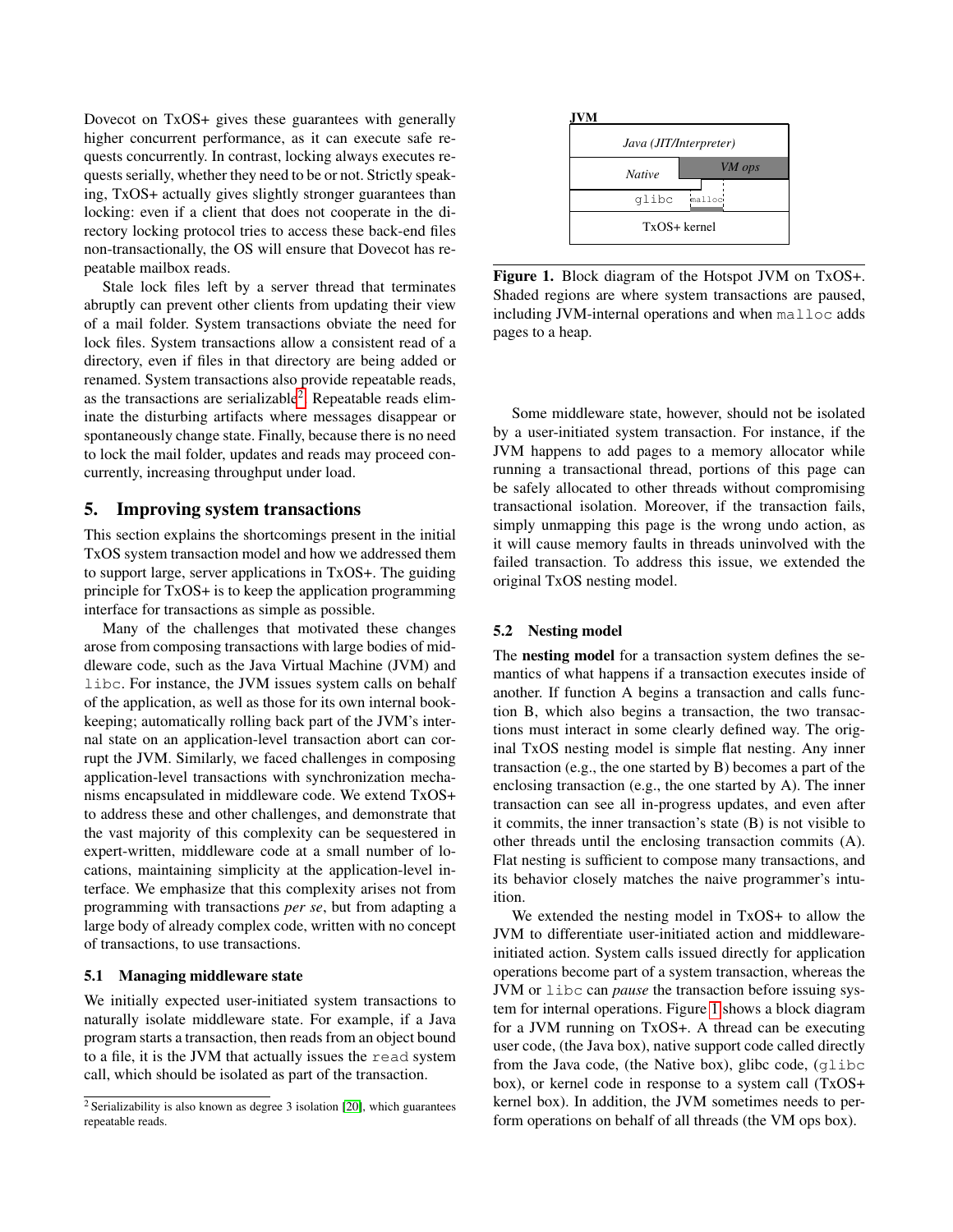| Java<br>source code | SysTransaction.begin();<br>$r =$ qraphAddEdqe(v1, v2);<br>$System. end()$ ; |                                                                                                                                                |  |  |  |
|---------------------|-----------------------------------------------------------------------------|------------------------------------------------------------------------------------------------------------------------------------------------|--|--|--|
|                     | $(1)$ without VM ops                                                        | $(2)$ with VM ops                                                                                                                              |  |  |  |
| Java<br>execution   | sys_xbegin()<br>graphAddEdge() native<br>Java Interpreter/JIT<br>sys_xend() | $sys_x$ begin $()$<br>graphAddEdge() native<br>$tx = sys\_x pause()$<br>VM operations<br>sys_xresume(tx)<br>Java Interpreter/JIT<br>sys_xend() |  |  |  |

<span id="page-5-1"></span>Figure 2. A system transactions code example depicting Java source code, and execution inside the JVM. Any active system transaction is paused during VM operations.

#### 5.3 Designing pause/resume for TxOS+

TxOS+ effectively solves this middleware state problem by providing a transactional pause and resume primitive. When a transaction is paused, the OS treats the thread as if it were running non-transactionally: any system calls the thread issues will be visible to other threads immediately, the thread can conflict with the parent transaction, and the thread can start a new, independent transaction.

We modified the JVM and qlibc to pause the running transaction before performing internal bookkeeping, such as adding or removing pages to the heap or updating VM bookkeeping, and to resume the transaction afterwards. We discuss the uses of transactional pause in Section [7.1.](#page-7-0)

The sys\_xpause system call returns a unique identifier for a transaction, which is passed as an argument to sys xresume. The kernel tracks the association of a transaction with the participating task(s) for security and garbage collection. A thread may only resume a transaction it previously participated in. When the last task with a reference to a paused, uncommitted transaction exits, the transaction is aborted, rolled back, and freed. Pause and resume are only intended for use in system software, they are not intended for use in applications.

Figure [2](#page-5-1) shows an example of how Java source code that creates a system transaction is executed. The JVM adds the system calls to start the transaction, but it also pauses the transaction if necessary to perform internal VM bookkeeping. Many JVMs already save time and space by "borrowing" an already existing thread for JVM bookkeeping, rather than creating a dedicated internal thread; the pause and resume primitives make this safe.

It is a reasonable concern that a more complex nesting model erodes the simplicity benefits of system transactions. Novice programmers may struggle to reason about the interactions of paused and transactional system calls. Our experience is that pause and resume are only required for the JVM and libc, which are maintained by experts. All refactored application code, even the 138,000 line IMAP server, only uses the simple transaction calls and flat nesting.

## <span id="page-5-2"></span>5.4 Ordered transactions

Historically, BFT replicas have serially executed requests that issue system calls. Replicas must be deterministic; in sowing system-level concurrency, one often reaps nondeterminism. Using ordered transactions, TxOS can execute requests in parallel, but commit them using a predefined order. For low-contention workloads, ordered transactions should provide performance from parallelism while preserving safety for BFT replicas.

In the original TxOS implementation, OS transactions were serialized according to *some* schedule. The schedule is a result of a configurable, kernel-wide policy that implements performance or fairness heuristics, such as the oldest or highest priority transaction wins a conflict.

We augment these kernel-wide policies with the ability for applications to prescribe the serialized order of their transactions with integer sequence numbers. Transaction ordering is enforced at the granularity of a process group: multi-threaded or multi-process applications can use this feature, but unrelated applications cannot use this mechanism to interfere with each other.

We add an optional sequence\_number argument and two flags to sys xbegin—one which specifies that the transaction is in an ordered sequence, and one which resets the sequence counter (for loading application checkpoints). The ability to reset the sequence numbers means that sequence numbers are purely a cooperative primitive, they will not constrain arbitrary or malicious code (other work [\[22\]](#page-13-20) uses system transactions to sandbox potentially malicious code). The sequence counter for a process group is always initialized to zero. Applications that use ordered transactions may need to detach from the current process group to prevent interference from another application using ordered transactions.

Ordered commit is an interface change for transactions. The programmer must decide if *any* commit order is sufficient, or if a specific one is necessary. The nature of the programming problem should make it clear which is needed, for example, deterministic re-execution requires ordered commit, while processing independent requests does not.

## <span id="page-5-0"></span>6. Composing synchronization mechanisms

Composing synchronization primitives, even of the same type, is a historically fraught problem. In the Linux kernel, for instance, acquiring a blocking lock (e.g., a semaphore or mutex) while holding a spinlock can deadlock the entire system. Transactions are an easy to use synchronization primitive because they guarantee serial behavior and because they compose easily with each other. However, when transactions interact with other synchronization primitives they can inherit the other primitives' complexity.

As we add system transactions to larger code bases, the transactions interact with the application's existing synchronization. Although some mechanisms can be subsumed by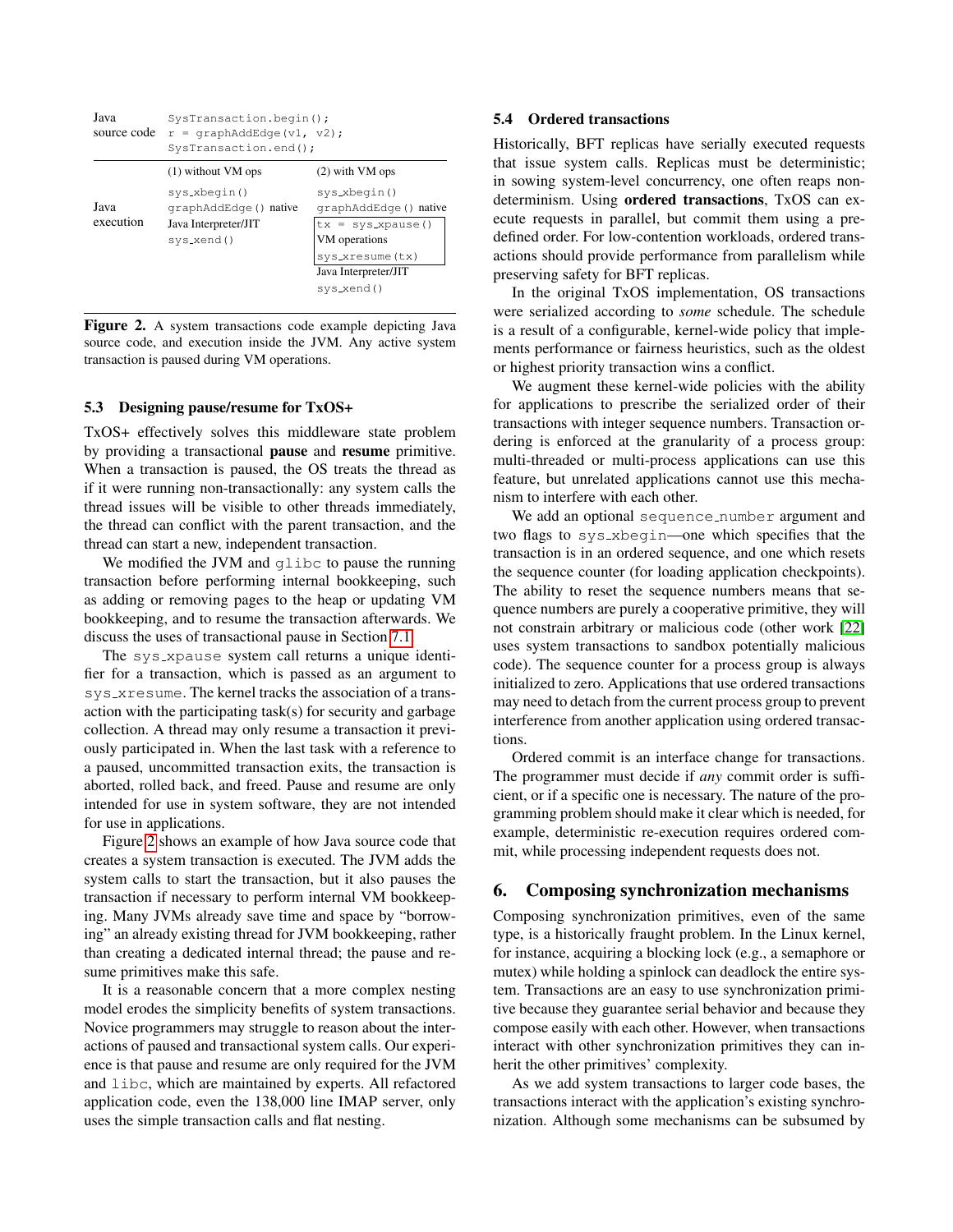transactions, some serve an independent purpose and must compose with transactions, such as locks on state in libc. After puzzling over different interactions, we decided to investigate how to compose all existing kernel-visible Linux synchronization primitives with system transactions.

We identify a set of "best principles" that prevent unintended synchronization errors in conscientiously written applications. These principles are derived from both experience with larger application development on TxOS+, as well as a set of small, carefully-written test cases, summarized in Table [1.](#page-7-1) In writing these test cases, we set out with the goal of both capturing behavior we had seen in practice, and exploring other common design patterns.

#### <span id="page-6-0"></span>6.1 Futexes

First we describe how system transactions interact with the Linux fast userspace mutex, or futex [\[16\]](#page-13-21). The futex system call provides a wait queue in the kernel, which can be used by blocking application-level primitives, such as a mutex or semaphore. Consider a mutex that is implemented using atomic instructions on a lock variable in the application's address space. Rather than spin and waste CPU cycles, threads that fail to acquire the lock will call futex to wait for the lock to be released. When a thread releases the lock, it must also call futex with different arguments to wake up one or more of the blocked threads.

In futex-based locks, waiting threads are blocked on a kernel-visible queue, but the kernel cannot infer which thread actually has the user-level lock. The state of the userlevel lock is completely contained within the application's address space. When a thread is blocked on a futex, the kernel knows that it does not hold the corresponding user-level lock. That is all the kernel knows for sure. To avoid deadlock, TxOS puts transactional threads that block on a futex in "deferential mode" until they wake up. In deferential mode, a transaction takes the lowest possible priority in all conflict arbitration. Therefore, the waiting thread will lose any transactional conflict with the thread that holds the user-level lock, assuring system progress.

Moreover, upon entering deferential mode, the transaction wakes up any threads that were waiting on it to commit. As explained in Section [2,](#page-1-1) when a transaction (or nontransactional system call) loses a conflict, it generally waits on the winning transaction to commit before retrying (or restarting). When a transaction is blocked on a futex, it wakes up any waiting transactions and allows them to retry early—just in case one of them has the user-level lock.

## 6.2 Principles for composing transactions with other synchronization

*Avoid circular wait.* A number of OS primitives, including pipes, sockets, and futexes, can block waiting on an action taken by a different process. Similarly, lower-priority transactions can stall on a conflict  $(\S 2)$  $(\S 2)$ , thus blocking while a higher-priority, conflicting transaction completes. These blocking primitives can deadlock each other. For instance, transaction A can block on pipe input after stalling process B on an unrelated conflict (e.g., a write to another file), yet B is the process responsible for providing the pipe input. The pipe test in the table represents this case; the goodfutex test exhibits a similar pattern.

TxOS+ avoids deadlocks where the deadlocking primitives are all OS-visible abstractions. Instead of doing costly cycle-detection, the OS simply prevents any tasks from waiting on a transaction to commit if that transaction is itself waiting. This policy prevents circular wait, a necessary precondition for deadlock.

*Well-formed nesting and non-blocking transactions.* To successfully mix application-level locks and transactions, the lock must be both acquired and released either outside a system transaction, or within it, but not both. Synchronization succeeds when one primitive is consistently nested in the other. If nested outside of a transaction, the application lock simply provides mutual exclusion to the transaction; if nested inside, even a failed transaction will still release the lock. Acquiring a lock and holding it while beginning a transaction requires a special non-blocking flag to sys xbegin to prevent the transaction from blocking while holding a lock.

Moreover, the nesting hierarchy must be strict—one thread should not acquire and release a lock inside of a transaction and another thread nest a transaction inside of a lock acquire and release. If thread A cannot commit its transaction until it acquires a lock, and thread B cannot release the lock until thread A commits, the threads can deadlock. "Deferential" futexes cannot prevent this problem in all cases, and only convert it from a deadlock to a livelock. In the example above, deferential mode will abort thread A's transaction if it conflicts with B while waiting on a futex; however, deferential futexes cannot prevent thread A from restarting its transaction and repeatedly conflicting with thread B on other data. This cycle of repeated conflicts between A and B can prevent thread B from ever committing and releasing the lock. In this case the lack of a well-formed nesting discipline in the presence of conflicting transactions creates a race condition that can livelock. The badfutex test experiences this livelock.

*Explicit ordering for well-structured, deterministic synchronization.* When using well-structured or deterministic synchronization paradigms, such as an internal producer/ consumer, explicit transaction ordering communicates the programmer's intention to the OS, which helps the OS make better scheduling decisions. The ordered-p/c test simulates such an application-level producer/consumer paradigm, using ordered transactions combined with a local semaphore to ensure that consumers follow producers for variables stored in a local array.

In general, one should not mix deterministic and nondeterministic primitives, as a non-deterministic primitive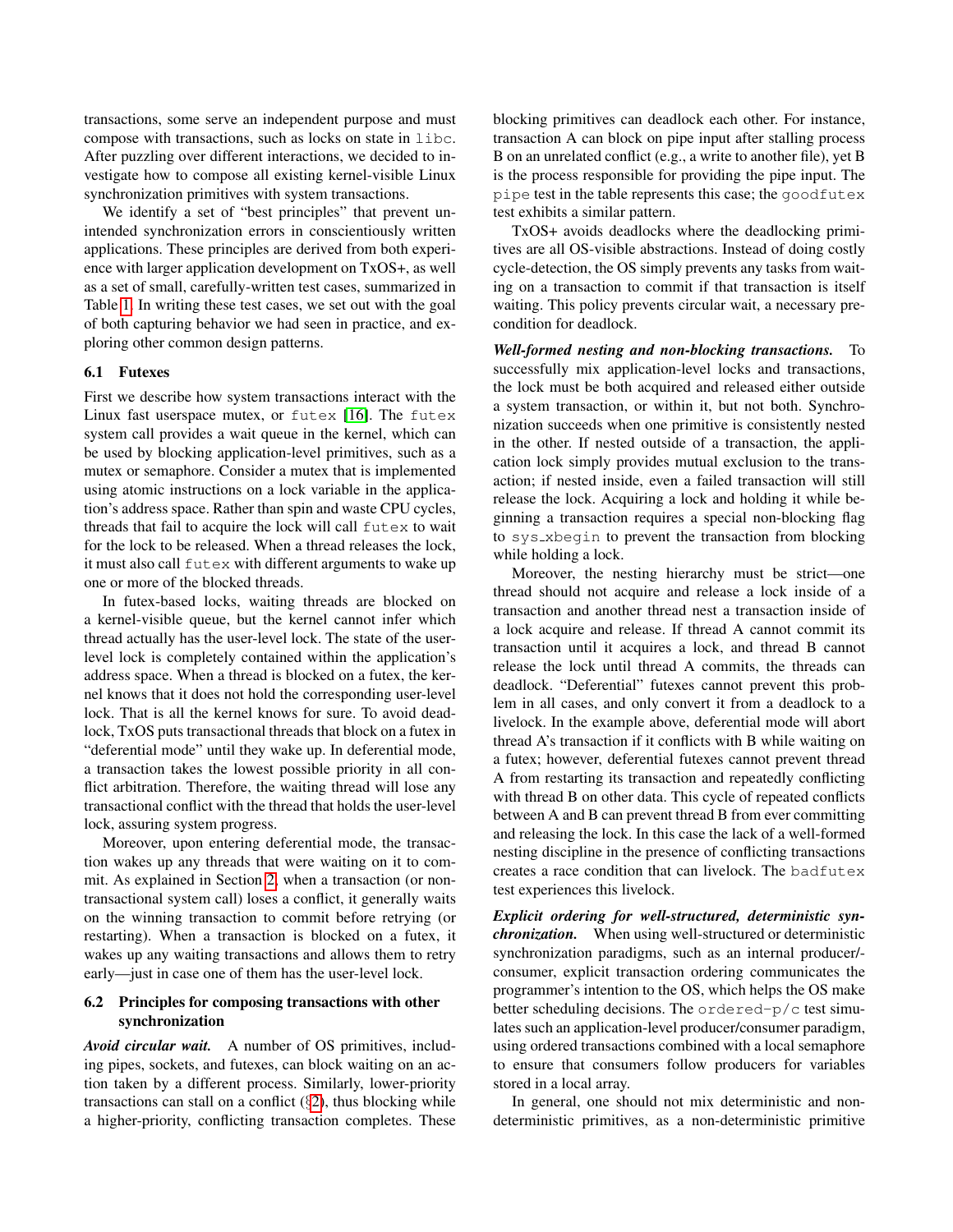| <b>Test</b>  | <b>Description</b>                                     | <b>Comments</b>                                           |
|--------------|--------------------------------------------------------|-----------------------------------------------------------|
| goodfutex    | Use a raw futex call to simulate blocking on one       | Works with transactions, as it follows a well-formed      |
|              | futex inside of a transaction and a second outside     | nesting discipline.                                       |
|              | of a transaction.                                      |                                                           |
| badfutex     | Combine a futex call with conflicting transac-         | Livelocks because it violates a well-formed nesting       |
|              | tions to simulate acquiring the same lock inside of    | discipline.                                               |
|              | a transaction and outside of a transaction.            |                                                           |
| orderedfutex | Combine a futex call with ordered transactions         | Hangs because of a fundamental determinism mis-           |
|              | to simulate mixing non-deterministic and deter-        | match.                                                    |
|              | ministic synchronization primitives.                   |                                                           |
| mutex        | Use a pthread mutex lock inside and outside of         | Works with transactions, as it follows a well-formed      |
|              | a transaction, similar to goodfutex.                   | nesting discipline.                                       |
| ordered-p/c  | ordered transactions<br>Use<br>pthread<br>and          | Transaction ordering is sufficient to coordinate the pro- |
|              | semaphores to coordinate access to a local             | ducers and consumers.                                     |
|              | array; consumers write outputs to a file in order.     |                                                           |
| pipe-p/c     | Use ordered transactions and an OS-level pipe          | Transaction ordering is sufficient to coordinate the pro- |
|              | to implement a producer/consumer pattern; con-         | ducers and consumers.                                     |
|              | sumers write outputs to an file in order.              |                                                           |
| lockfile     | Wait on a lockfile to be created inside of a transac-  | Can deadlock with file creator; use scheduling priority   |
|              | tion inside of a polling loop.                         | to defer to the file creator.                             |
| pipe         | A pipe reader conflicts with the pipe writer on a file | Deadlock is prevented by lowering the reader's priority   |
|              | access.                                                | while waiting and waking up any transactions blocked      |
|              |                                                        | on the reader.                                            |

<span id="page-7-1"></span>Table 1. Summary of test cases for composing transactions and other synchronization primitives.

permits many schedules that the deterministic primitive will not. The orderedfutex test hangs because it mixes deterministic and non-deterministic synchronization.

## *Scheduling priority for unstructured synchronization.*

When using ad hoc synchronization, application developers may not be able to specify an ordering. For example, the lockfile test waits inside of a transactional polling loop for a new file to be created by another task that does not cooperatively order transactions. If the waiting transaction has enumerated the directory contents, degree 3 isolation should prevent it from seeing newly created entries, which TxOS enforces with read isolation on the directory's child list. When the other task attempts to create the file, it will cause a conflict; if the OS arbitrates in favor of the waiter and blocks the file creator, the application will deadlock.

We address this issue with OS scheduling priorities. The default contention management policy in TxOS uses scheduling priorities to arbitrate conflicts. Before entering a polling loop, the transaction should use nice or setpriority to defer to the process it is waiting on. In each iteration of the loop, the polling transaction can incrementally lower its priority until it defers to the creating transaction. Similarly, the file creator can set the non-blocking flag and incrementally raise its priority until the transaction completes.

# 7. Implementation

This section both describes our improvements to system transactions and discusses some non-obvious interactions of the system implementation with system transactions. To create TxOS+, we forked TxOS 1.0.1, which is based on the Linux 2.6.22.6 kernel. Our distribution was Ubuntu 8.10, including glibc 2.8.90, OpenJDK Icedtea6 1.9.7.

# <span id="page-7-0"></span>7.1 Using pause/resume in TxOS+

Pausing and resuming application-initiated transactions is vital to insulate state in the JVM or in libc. We review how pause/resume is used in TxOS+ starting with examples that have been suggested by other researchers, like bookkeeping state and debugging, then moving on to more subtle cases like dynamic linking and mprotect calls.

*Bookkeeping state.* Pause and resume are useful for managing JVM bookkeeping state (an activity we refer to as VM operations). Bookkeeping state does not need to be rolled back on a failed transaction, because the JVM does not rely on it being completely correct. For example, the JVM maintains file-backed shared memory (perfdata) containing the total thread count, JIT compiled methods, and the last JIT compilation failure. Updates to this data by different transactions cause spurious conflicts that would throttle transactional throughput. By pausing any active system transaction before VM operations, the code no longer causes spurious transactional conflicts.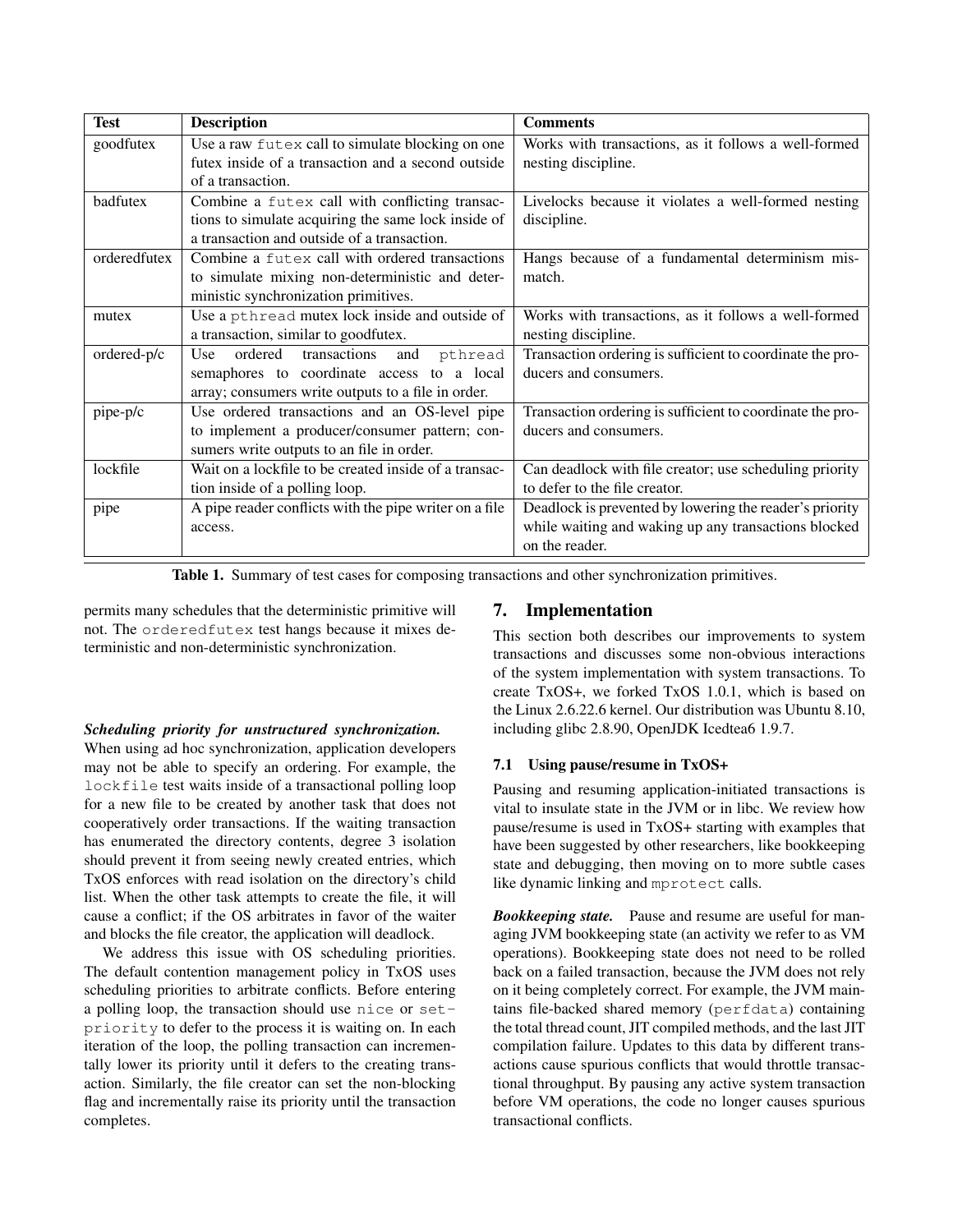*Debugging.* Another useful application of pause/resume is debugging messages. While developing an application on TxOS, program writers may want to use consoles or log files for debugging purposes. Since these channels are treated as files in many operating systems, changes to them are not written out until the transaction is committed. This kind of behavior may not be desired by program writers, especially when they want to look at user state changes in multi-threaded applications regardless of transaction commit or abort. Log messages written while a transaction is paused will be written out without delay.

*Dynamic linking.* C and Java link and load dynamic libraries lazily, deferring the memory mapping overheads until the library is actually used by the application. The application is not aware of when linking and loading happens, and it might occur during a transaction. When a library is loaded the linker modifies the application and library to reflect the library's placement in the application's address space.

TxOS+ should not undo any dynamic linking that occurs during a system transaction, since that would simply be wasted work. Therefore, we pause the current transaction before the dynamic linking done by libc or by the JVM.

<span id="page-8-1"></span>*mprotect.* The JVM and libc use mprotect aggressively. malloc within glibc internally uses mprotect for minor changes in heap space size with multiple threads, making calls to mprotect on behalf of malloc more frequent than calls to mmap.

The JVM uses mprotect to implement *safepoints* where the JVM will stop threads for garbage collection and other purposes like locking bias adjustment [\[35\]](#page-13-22), and implementing light-weight memory barriers [\[14\]](#page-13-23). It is possible to eliminate some uses of mprotect. For example, the JVM can use CPU memory barrier instructions instead of mprotect with the -XX:+UseMemBar option. When our JVM can avoid using mprotect it does, but completely eliminating the use of mprotect in the JVM would be too invasive a change. To avoid spurious conflicts on these frequent mprotect calls, we modify libc and the JVM to suspend the current transaction before the call.

brk. The sys\_brk system call is a relic from the era of segmented virtual memory. It extends the heap portion of the data segment towards the stack. While Linux and other modern systems don't use segmentation any longer, they retain this abstraction. Many memory allocators, including the default glibc allocator, still use brk to allocate heap space, even though mmap could easily serve the same purpose.

Because brk-based allocators expect the initial heap region to be contiguous, and the address of the heap end is stored in the kernel, TxOS+ only allows one transaction to modify the process heap boundary at a time. Although extensions of the heap commute, rolling back one modification could leave holes, which would break contiguity.

One minor problem with brk is that glibc caches the current brk value, and this cache can get out of sync with the kernel's brk value. If glibc has an outdated brk value, then a subsequent sys brk call could result in a non-contiguous heap. Initially, we attempted to reload the cached  $b \rceil$  value after a transaction abort; we ultimately found it simpler to pause the current transaction around a sys\_brk.

#### <span id="page-8-0"></span>7.2 Page locking and transaction abort

If, in the course of servicing a transactional system call, the transaction cannot safely make progress, the TxOS strategy is to use a longjmp-like mechanism to immediately exit the system call. This mechanism was adopted because safely unwinding the stack on a transaction abort would require a massive amount of new error-handling code. The longjmp approach requires undo logging of certain operations, such as lock acquisition or temporary memory allocation. Although this approach works in general, we found it did not interact well with disk I/O.

Synchronization for pages locked for disk I/O is complicated. These pages are protected by a per-page lock, but each page also has an "up-to-date" flag that must be set once a disk read completes. Some kernel code paths may detect that this flag is not set, and spin until the disk read completes without ever acquiring the page lock.

These two independent synchronization mechanisms interact negatively when a transaction aborts holding a page lock for I/O. In the original TxOS prototype, a transaction could begin an I/O on a page, then lose a conflict and jump out of the stack without properly handling the I/O completion. Subsequent requests for the page would hang waiting for this I/O completion, ultimately hanging the system.

We addressed this problem by preventing the transaction from jumping up the stack until it correctly releases all page locks and handles any I/O completions. We also added a debugging mode that asserted that the longjmp code is never executed with a page lock held. This debugging mode allowed us to quickly pinpoint a small number of code paths that needed explicit abort error handling code.

#### 7.3 File descriptor table

The file descriptor table is a complex, contended kernel data structure that we redesigned for TxOS+. The file descriptor table translates file descriptors to opened file objects. The table provides an efficient means for accessing a file without doing repetitive security checks once a file is opened.

In the Linux kernel, the file descriptor table is implemented as a single array that is expanded when entries are filled. One trivial way to manage the file descriptor table in transactions is to consider the whole table as an object. This coarse-grained approach (taken in TxOS) simplifies implementation, but any open or close from two transactions create unnecessary conflicts.

We added a file descriptor object to TxOS+, and restructured the table to be a linked list of segments. The file de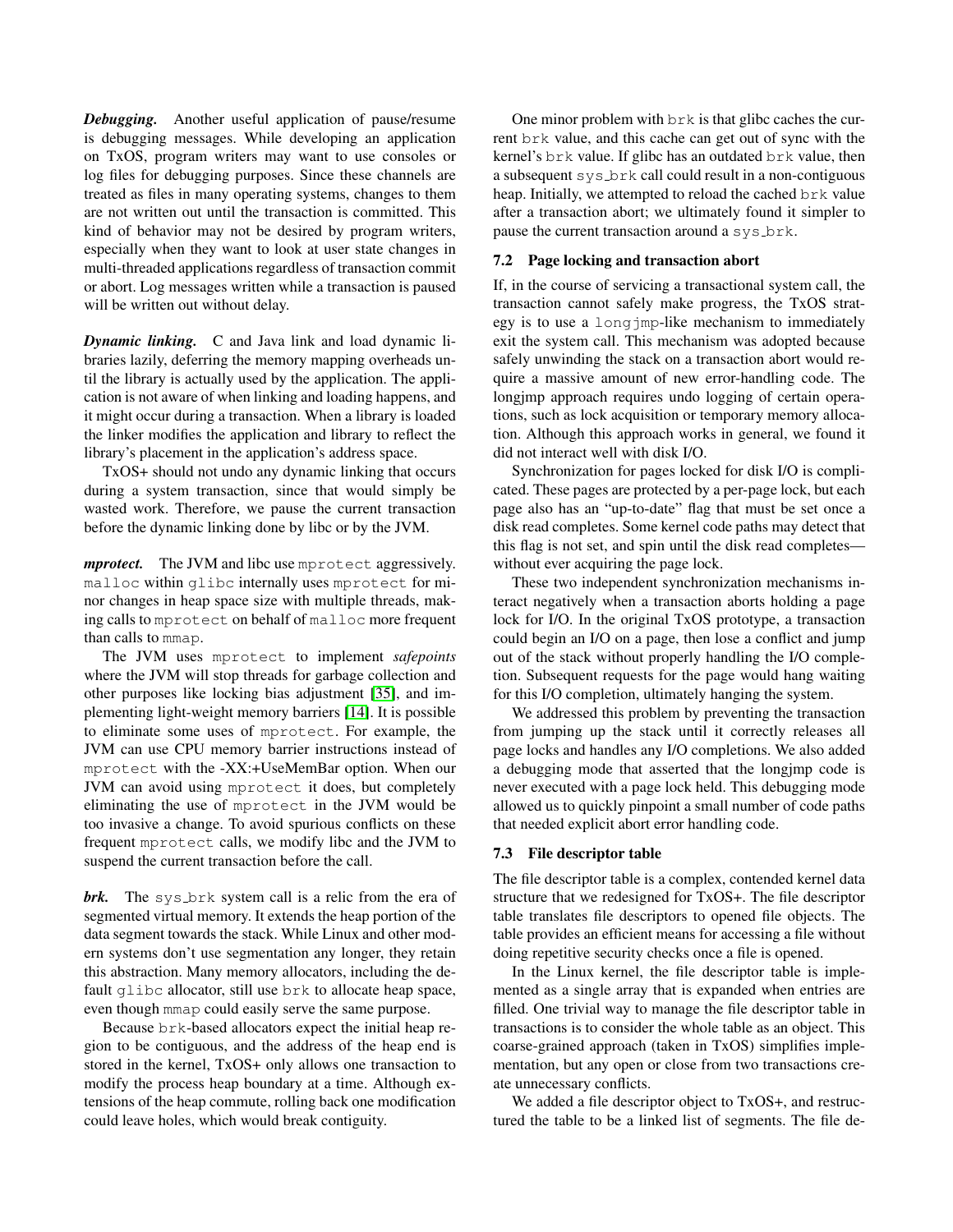scriptor objects supports transactional semantics, and can be committed or rolled back individually. To avoid synchronizing a file descriptor table that has changed location (because it changed size), TxOS+ expands the table by linking in a new segment and leaving the old table in place. Accessing an entry can require additional indirections, but each segment allocated is twice the length of the previous segment and the system defines a limit on per-process file descriptors bounding the number of indirections needed to a small number (less than 2 indirections for all of our experiments including system configuration during boot).

#### 7.4 Data structure reorganization

The TxOS prototype design decomposed kernel objects such as the inode, dentry, and file objects into two main components: a stable header for static or kernel-internal bookkeeping, and a data object for fields that could change during the course of the transaction. We found that many of the fields of the inode and super block, specifically, were needlessly included in the data object. For instance, the inode data object includes several fields that do not change for the life of the inode, such as the inode number and the operations pointer. A more subtle example is the inode stat word, which includes some bits that encode the type (which doesn't change) and other bits that include the permissions, which can change in a transaction.

We migrated several of these static fields into the object header, which has both performance and correctness implications. In terms of performance, looking up whether an object is in the transaction's working set is relatively expensive, and adding the object to the transaction's workset is even more expensive. There were a number of cases where these checks can now be elided. Above (§[7.2\)](#page-8-0), we describe how to handle transaction aborts during disk I/O safely. Many of the places where a transaction could abort when requesting disk I/O came from accessing needlessly isolated fields, such the type of an inode, or the file system configuration options. This reorganization substantially reduced the amount of code that needed to be rewritten with explicit error handling.

#### 7.5 Releasing isolation on disk reads

When part of the file system directory tree is not in the inmemory cache (dcache), it must be read from disk, creating new inode and dentry data structures to represent these files. If the disk read occurs during a transaction, the original TxOS prototype would add these objects to the transaction's workset. If the transaction aborts, these cached entries are discarded and re-read from disk on the next access.

In TxOS+, we immediately release isolation on these newly created data structures, as they contain only previously committed state. Though the data was read during a transaction, by releasing isolation, the system treats the files as if they were read outside of a transaction. If the trans-

|            | <b>Application</b> | LOC       | LOC changed |              |
|------------|--------------------|-----------|-------------|--------------|
| <b>BFT</b> | UpRight library    | 22,767    | 174         | $(0.7\%)$    |
|            | Graph server       | 1,006     | 18          | $(1.8\%)$    |
|            | Dovecot (IMAP)     | 138,723   | 40          | $(0.0003\%)$ |
| glibc      |                    | 1,027,399 | 826         | $(0.0008\%)$ |
|            | IcedTea JVM        | 496,305   | 384         | $(0.0008\%)$ |

<span id="page-9-0"></span>Table 2. Lines of code changed to add system transactions.

action modifies any of the files, then TxOS+ creates transactional copies (as it does for all modified kernel objects). If the transaction fails and rolls back, data from clean disk reads are kept in the memory cache. This change eliminates costly and needless disk reads, and reduces the bookkeeping complexity needed to track this special case behavior through the life of the transaction.

# 8. Evaluation

We present measurements of our prototype in this section. Table [2](#page-9-0) shows the number of lines we changed to add system transactions to a set of large applications and libraries. The number of changed lines is very small both in absolute terms and relative to the code size of these projects. We also modified around 17,000 lines of TxOS source code to create TxOS+. The number of modified kernel lines is high because we modified structure definitons to avoid spurious conflicts.

## <span id="page-9-1"></span>8.1 BFT and System Transactions

Previous BFT systems were generally evaluated using services where dependencies between requests could be easily reasoned about *a priori*, such as a distributed file system (running a simplified workload) or a directory service. Many realistic workloads are not so simple. Thus, we created a new challenge workload for BFT that has opportunities for concurrency but does not lend itself to trivial dependency analysis.

Our challenge workload for fault-tolerant replication stores backend data for a network router, where nodes are machines and edges are network links. We tested this workload with two kinds of graph datasets, which have different graph density. The denser dataset contains a randomly generated graph with 5,000 vertices and 3,174,615 edges (density is 0.254), and the sparser graph has 10,900 vertices and 31,180 edges (density is 0.000525). The sparse graph is sampled from graph data from the Oregon-2 dataset [\[27\]](#page-13-24) and is comprised of network routes between autonomous systems inferred from RouteViews [\[3\]](#page-12-8) and other routing information. Both graphs are undirected. Graph data is stored in a file, which allows it to be larger than memory. The application accesses the data using pread and pwrite calls, and allows the OS to cache the file data.

The server can handle four types of queries from clients: edge addition, edge deletion, edge existence, and shortest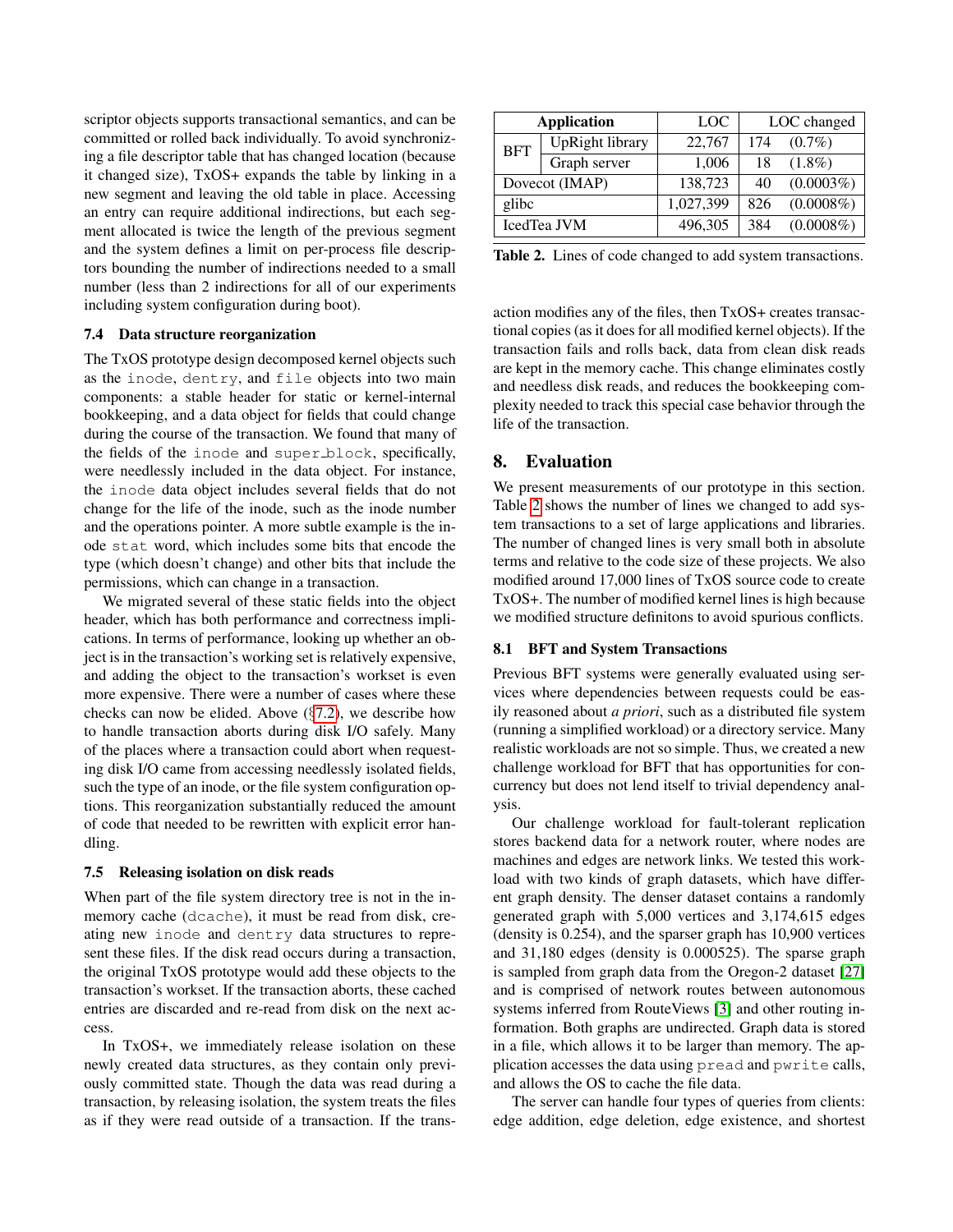

<span id="page-10-0"></span>Figure 3. Throughput (higher is better) for UpRight graph server application on TxOS+ and Linux. The x-axis shows different ratios of write requests to shortest path (read) requests.

path between two vertices. The first two operations can modify the graph, while the other two only read it. The shortest path operation takes significantly longer than the others and includes much more data in its transaction, increasing the probability and penalty for a transaction abort (misspeculation). Each modify request first tests for the existence of the edge it seeks to modify, and does no more work if it is trying to add an existent edge or delete a non-existent edge. Dependencies between requests are data dependent and cannot be predicted before execution.

This application runs on the Upright BFT library with TxOS+, our modified JVM and our modified glibc. In our BFT application evaluation, we use 3 execution replicas with 4 threads for each. All the execution replicas run on Dell Optiplex 780 machines with Intel Core2 Q9400 quad-core 2.66 GHz CPU, 3 GB memory. Because this experiment focuses is on concurrent isolation, we use the ext2 file system, which does not guarantee atomic disk updates, but does simplify kernel debugging. The experiment configuration also has 4 ordering replicas, 4 request quorum replicas, and 40 clients connected over a gigabit network. The clients saturate our execution servers due to the large amount of work in finding a shortest path. All experiments first warm-up the JVM at the replicas [\[9\]](#page-12-9). We only consider throughput for requests after the initial 20,000 requests to eliminate transient effects from system startup.

*Throughput and Latency* Fig [3](#page-10-0) shows the throughput of the BFT graph server on TxOS+ with different mixes of read/write requests, compared with the throughput of the server with serial execution on Linux. With read-only requests, the parallelized BFT graph server on TxOS+ achieves 88.3% (dense) or 10.9% (sparse) higher throughput than execution on Linux. TxOS+'s throughput improvements from increased parallelism are offset by bookkeeping that TxOS+ must do to track file I/O. These overheads are

|                 | <b>Dataset</b> |         | Tput<br>$($ ops $/s)$ | Latency<br>(ms) | <b>Aborts</b> |
|-----------------|----------------|---------|-----------------------|-----------------|---------------|
|                 | $0\%$ write    | Linux   | 404.4                 | 96.4            |               |
|                 |                | $TxOS+$ | 759.1                 | 50.7            | $0.0 \%$      |
| Dense           | 50% write      | Linux   | 760.0                 | 50.4            |               |
| graph           |                | $TxOS+$ | 994.9                 | 40.3            | $0.43\%$      |
|                 | $100\%$ write  | Linux   | 3601                  | 9.49            |               |
|                 |                | $TxOS+$ | 3360                  | 10.2            | $0.19\%$      |
|                 | $0\%$ write    | Linux   | 114.1                 | 334             |               |
|                 |                | $TxOS+$ | 132.9                 | 298             | $0.0\%$       |
| Sparse<br>graph | 50% write      | Linux   | 232.5                 | 162             |               |
|                 |                | $TxOS+$ | 239.8                 | 164             | 3.6%          |
|                 | $100\%$ write  | Linux   | 3638                  | 9.41            |               |
|                 |                | $TxOS+$ | 3340                  | 10.0            | $0.34\%$      |

<span id="page-10-1"></span>Table 3. Throughput (higher is better) and latency (lower is better) for the BFT graph service on TxOS+ and Linux. TxOS+ uses server-side speculation to parallelize request processing. The percentage of aborted requests is given for TxOS+ and is highest with 50% write mix.

lower for denser graphs, which have shorter shortest paths, and hence fewer file reads and subsequent bookkeeping.

Table [3](#page-10-1) provides a cross section view of Figure [3,](#page-10-0) illustrating noteworthy characteristics of the workload. First, write operations are significantly faster than read operations (10 $\times$  with dense graphs, 35.5 $\times$  with sparse graphs), as shown by comparing the latencies of the 0% write and 100% write rows. This is because a read operation actually computes a shortest path—reading many edges and performing a substantial computation. Second, shortest path operations on sparse graphs have a larger read set than those on dense graphs. This larger read set causes an order of magnitude more aborts in the sparse 50% write workload (0.4% to 3.6%). Even with substantially more aborts, TxOS+ shows comparable performance to Linux. Finally, the 100% write test has similar latency in both graphs because each write operation simply updates a given vertex. The 100% write workload on TxOS+ has a 7–9% reduction in throughput compared to Linux, which is attributable to the very short write requests (9.4–10.2 ms) not amortizing thread coordination costs. Recall that the Linux baseline is single-threaded, while TxOS+ uses transactions to execute the writes concurently.

Figure [4](#page-11-0) compares time to recover a failed graph server node on TxOS+ and Linux. In this experiment, a server is stopped at 36 seconds and restarted at 53 seconds (17 seconds later). The recovering server re-executes all intervening requests until it has caught up. By executing recovery requests in parallel, TxOS+ recovers 29.9% faster than Linux.

## <span id="page-10-2"></span>8.2 IMAP

We modified the Dovecot email server, version 1.0.10, to use system transactions. Dovecot is a production-quality email server, shipped as a standard feature in many mainstream Linux distributions, supporting a range of protocols, includ-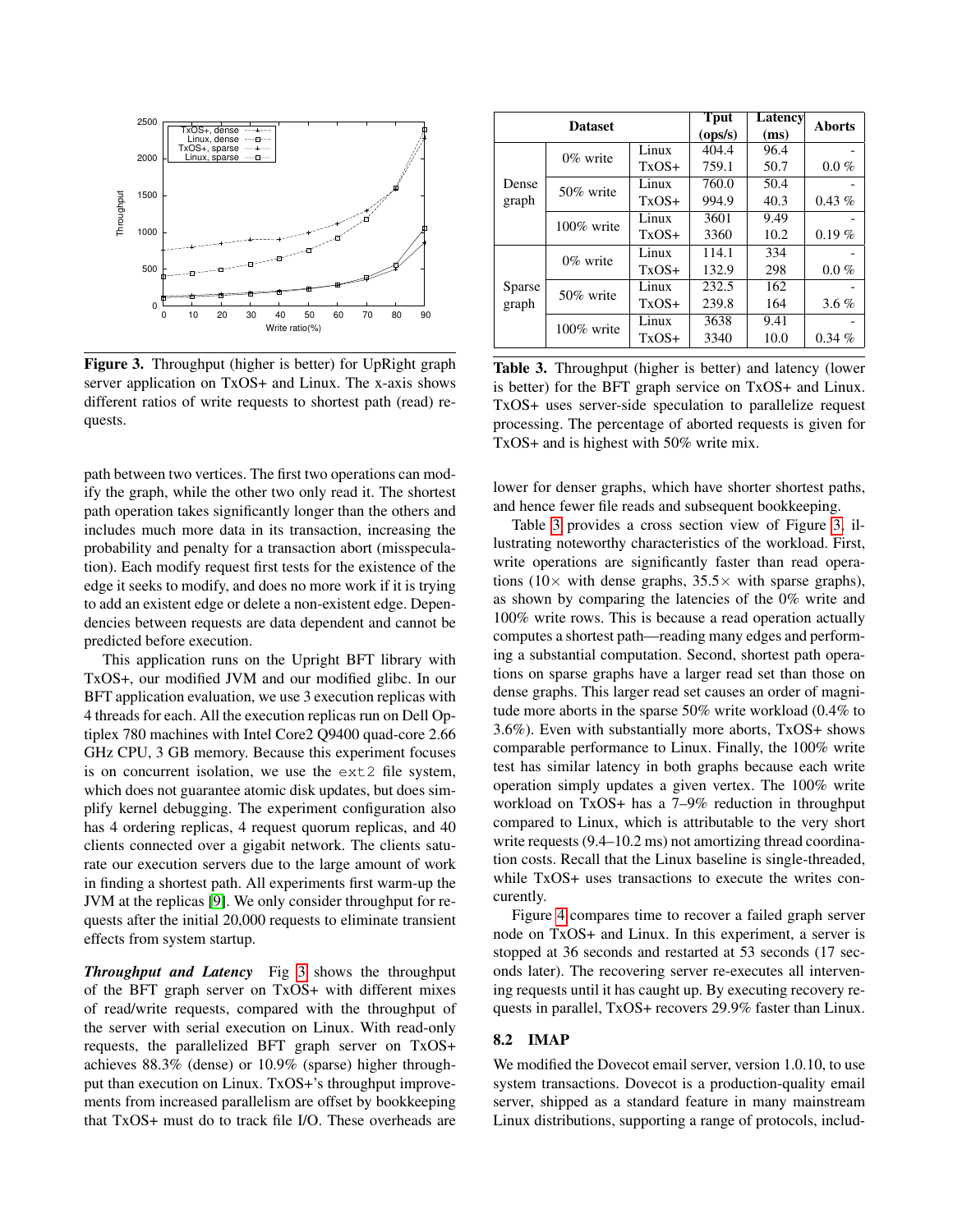

<span id="page-11-0"></span>Figure 4. Comparison of time to recover a BFT server in TxOS+ (black) vs. Linux (grey). The x-axis shows time and the y-axis is in 1000's of requests completed. The dotted line tracks the correct execution nodes. In both cases, a node stopped at 36 seconds and restarted at 53 seconds. In this experiment, TxOS+ recovers 29.9% faster than Linux.

ing IMAP, and a range of back-end mail storage formats. Specifically, we changed its maildir backend storage format [\[1,](#page-12-2) [6\]](#page-12-1), to use transactions instead of directory lock files. We use unmodified maildir as our baseline, and replace lock files with system transactions for safety. We test with the IMAP client protocol, which touts concurrent client support as an explicit, but often problematic, feature.

We note that maildir was originally designed to be lock free. Due to race conditions between a sequence of readdir system calls and rename calls, Dovecot has reintroduced lock files at the directory granularity [\[15\]](#page-13-18). We performed an experiment where we disabled this lock file and confirmed qualitatively that we could reproduce disturbing anomalies attributable to unrepeatable mailbox reads, including temporarily lost email messages when another client marks a message as read.

To evaluate the impact of adding transactions to Dovecot, we also wrote a client test application in Python 2.6.5, using the imaplib IMAP client library. This script uses a single test account, and launches a configurable number of concurrent clients (1–4 in our experiments), accessing a shared mailbox with an initial size of 1500 messages. Each client performs 100 operations on randomly selected messages; a configurable fraction are message reads and the rest are randomly chosen between creating a new message and deleting a random message.

We run our IMAP server on a Dell PowerEdge T300 server, with a quad-core Intel Xeon X3363 CPU at 2.83 GHz and 4 GB of RAM. We ran the client script on a SuperMicro SuperServer, with 4 quad-core Intel Xeon X7350 CPUs (16 cores total), at 2.93 GHz with 48 GB of RAM. As with the BFT experiments, our focus is on concurrent isolation, so we use the ext2 file system for debugging simplicity.

Table [4](#page-11-1) reports a sample of measured performance data at a range of write fractions and concurrent clients. Each

| <b>Clients</b> | <b>OS</b> | % Writes |      |      |      |      |
|----------------|-----------|----------|------|------|------|------|
|                |           | 0        | 10   | 25   | 50   | 100  |
|                | Linux     | 0.15     | 0.29 | 0.63 | 1.20 | 2.30 |
|                | $TxOS+$   | 0.14     | 0.28 | 0.62 | 0.96 | 2.08 |
|                | Linux     | 0.12     | 0.42 | 0.95 | 1.47 | 2.83 |
| 2              | $TxOS+$   | 0.10     | 0.34 | 0.74 | 1.38 | 1.92 |
|                | Linux     | 0.14     | 0.60 | 1.37 | 2.45 | 4.80 |
| 4              | $TxOS+$   | 0.13     | 0.38 | 0.80 | 1.40 | 2.66 |

<span id="page-11-1"></span>Table 4. Execution time in seconds of an IMAP client microbenchmark comparing transactional Dovecot on TxOS+ with Unmodified Dovecot on Linux, with varying write fractions and concurrent clients. Lower is better. Work scales with the number of clients, so the same value for a write fraction across more clients indicates perfect scaling.

value is the average of at least three runs. On single-client or read-only workloads, Dovecot on TxOS+ and Linux perform comparably, indicating that transactions do not harm baseline performance. With two clients, performance improves on TxOS+ by 7–47%, with four clients, the improvement increases from 8–80%. We attribute these performance gains to both the elimination of work creating and deleting lock files, as well as improved block allocation and write scheduling (commensurate with previous results [\[34\]](#page-13-0)).

## 9. Related Work

<span id="page-11-2"></span>*System Transactions.* A number of historical research operating systems have provided OS-level transactions, either as a general-purpose programming abstraction [\[37,](#page-13-25) [46\]](#page-13-26), or to help isolate untrusted OS extensions [\[40\]](#page-13-27). These systems essentially applied database implementation techniques to the OS; TxOS [\[34\]](#page-13-0) innovated by selecting concurrency management techniques more appropriate for an OS kernel. This work innovates by substantially refining these mechanisms and evaluates them on the largest transactional OS workloads to date (to the best of our knowledge).

Transactional file systems are deployed as part of Windows 7 [\[36\]](#page-13-28), and they exist in several research prototypes [\[17,](#page-13-29) [39,](#page-13-30) [43\]](#page-13-31). It is possible that a transactional file system is sufficient to run the workloads described in this paper; but to our knowledge, integrating such large applications with file system transactions has not been explored. Based on our experience, there are a number of complications that arise when OS-level primitives outside the file system are not rolled back on a transaction abort. For instance, the IMAP implementation was simplified by automatic rollback of a file descriptor, which would require more cumbersome application code on a transactional file system.

<span id="page-11-3"></span>*Speculative Execution in the OS.* Speculator [\[30\]](#page-13-32) extends the operating system with an application isolation and rollback mechanism that is similar to transactions in many respects, improving system performance by speculating past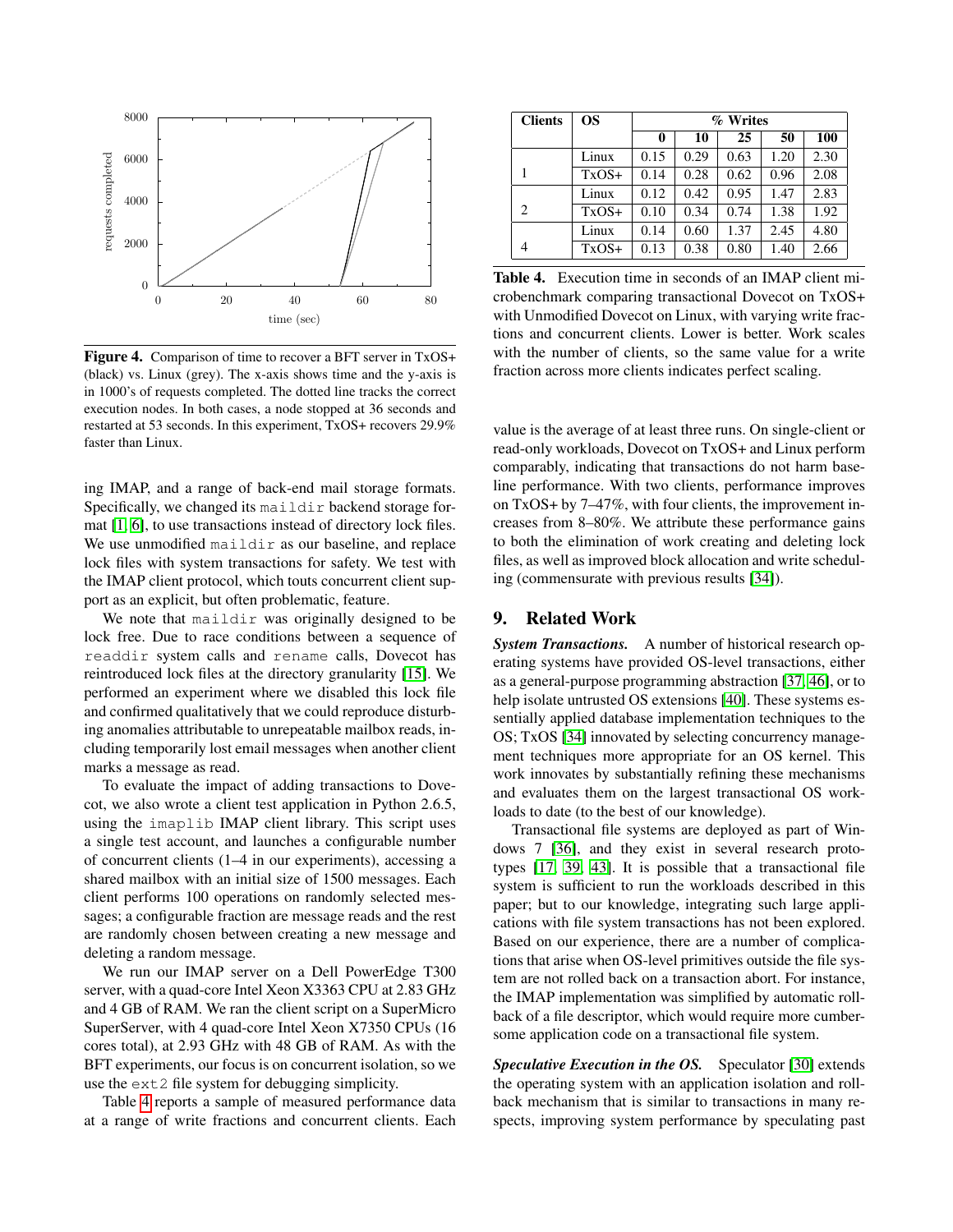high-latency events. The primary difference is that speculations are not isolated from each other; when two speculations touch the same OS data, they are automatically merged. The initial motivation for Speculator was to hide the latency of common NFS server requests. Speculator has also been extended to hide latency of synchronous writes to a local file system [\[32\]](#page-13-33), security checks [\[31\]](#page-13-34), and to debug system configuration [\[44\]](#page-13-35).

Most relevant to this work, Speculator has been used to hide BFT access latency on the **client**, speculating that it knows the likely answer all replicas will give [\[47\]](#page-13-36). Speculator is insufficient to parallelize execution of BFT servers, as speculations are not isolated. Concurrent speculations will be merged, doing nothing to prevent non-determinism. Transactions can isolate independent requests on the server and serialize them according to the prescribed order. Thus these similar systems provide related, but distinct guarantees; the differences in their isolation properties dictate what problems they can solve.

<span id="page-12-11"></span>*High-throughput BFT Systems.* BFT systems achieve high availability through replication. This comes at a throughput cost, so improving throughput is a focus of BFT research.

Batching requests increases throughput and is used in PBFT [\[11\]](#page-12-10) and Zyzzyva [\[23\]](#page-13-12). Although batching reduces communication overhead, replicas still must execute requests in a serial order. To parallelize request execution, Kotla and Dahlin [\[24\]](#page-13-15) suggested using application-specific knowledge to find independent sets of requests in an ordered batch that can be parallelized. Checking dependencies among requests requires complete foreknowledge of their execution behavior—difficult to obtain in practice, especially when the OS is involved.

HRDB [\[45\]](#page-13-13) and Byzantium [\[18\]](#page-13-14) are BFT replicated databases that use that use use database transactions to parallelize request processing. These systems use weaker concurrency isolation guarantees: HRDB ensures one-copy serializability while Byzantium relies on snapshot isolation.

These systems, as well as TxOS+, use transactions as a tool for maximizing BFT concurrency. TxOS+ extends the concurrency from structured tables to unstructured OS operations, supporting a wider range of applications. Unlike TxOS+, which uses ordered transactions, these systems order commits by deferring the database commit, harming performance. Ordered system transactions provide a simpler route for applications to use transactional semantics.

<span id="page-12-12"></span>*Pausing transactional memory.* User-level hardware transactional memory systems have proposed similar pausing [\[50\]](#page-13-37) or open nesting [\[28\]](#page-13-38) mechanisms to keep libc and OS state out of user-level transactions. In these systems, a program would pause its transaction before calling malloc to avoid hardware rollback of libc bookkeeping; in our libc, malloc might pause the transaction to keep its state out of the OS. To the best of our knowledge, these pausing mechanisms have not been evaluated on substantial code bases. Because soft-

ware transactional memory is usually implemented *above* the JVM or libc, pausing is not necessary; pausing is needed only for lower-level transactional mechanisms.

# 10. Conclusion

This paper takes a promising idea, system transactions, and applies them to server applications that have struggled to balance high throughput with strong safety and concurrency guarantees due to a crippled OS interface. This paper contributes new ideas about the right OS interfaces for these applications and supporting middleware, validated with substantial workloads. In the process of supporting applications that are larger than previously studied, we improved a number of aspects in the design and implementation of system transactions. This work is an important step in a line of research towards OSes that efficiently provide strong guarantees, leading to better applications.

## 11. Acknowledgments

We thank the anonymous reviewers, Prince Mahajan, and our shepherd, Rodrigo Rodrigues, for valuable feedback and suggestions. We also thank Allen Clement, Manos Kapritsos, and Yang Wang for help with the UpRight code.

This research was supported by the Office of the Vice President for Research at Stony Brook University, NSF Career Award 0644205, NSF CNS-0905602, Samsung Scholarship, and an Intel equipment grant.

# **References**

- <span id="page-12-2"></span>[1] Dovecot mailbox format - maildir. [http://wiki.](http://wiki.dovecot.org/MailboxFormat/Maildir) [dovecot.org/MailboxFormat/Maildir](http://wiki.dovecot.org/MailboxFormat/Maildir). §[1,](#page-0-0) §[4.1,](#page-3-1) §[8.2](#page-10-2)
- <span id="page-12-0"></span>[2] Welcome to the dovecot wiki. http://wiki2.dovecot.org/. §[1](#page-0-0)
- <span id="page-12-8"></span>[3] University of oregon route views project. http://www.routeviews.org/, 2000. §[8.1](#page-9-1)
- <span id="page-12-6"></span>[4] A. Aviram, S.-C. Weng, S. Hu, and B. Ford. Efficient systemenforced deterministic parallelism. In *OSDI*, pages 1–16, 2010. §[3.2](#page-2-1)
- <span id="page-12-7"></span>[5] T. Bergan, N. Hunt, L. Ceze, and S. D. Gribble. Deterministic process groups in dOS. In *OSDI*, pages 1–16, 2010. §[3.2](#page-2-1)
- <span id="page-12-1"></span>[6] D. J. Bernstein. Using maildir format (the original specification), 1995. http://cr.yp.to/proto/maildir.html. §[1,](#page-0-0) §[4.1,](#page-3-1) §[8.2](#page-10-2)
- <span id="page-12-3"></span>[7] C. Blundell, E. C. Lewis, and M. M. K. Martin. Deconstructing transactions: The subtleties of atomicity. In *WDDD*. Jun 2005. §[2](#page-1-2)
- <span id="page-12-5"></span>[8] G. Bracha and S. Toueg. Asynchronous consensus and broadcast protocols. *JACM*, 32(4):824–840, 1985. §[3.1](#page-2-2)
- <span id="page-12-9"></span>[9] J. Bull, L. Smith, M. Westhead, D. Henty, and R. Davey. A benchmark suite for high performance java. *Concurrency - Practice and Experience*, 12(6):375–388, 2000. §[8.1](#page-9-1)
- <span id="page-12-4"></span>[10] X. Cai, Y. Gui, and R. Johnson. Exploiting unix file-system races via algorithmic complexity attacks. In *Oakland*, pages 27–41, 2009. §[3](#page-2-0)
- <span id="page-12-10"></span>[11] M. Castro and B. Liskov. Practical byzantine fault tolerance and proactive recovery. *ACM Transactions on Computer Systems (TOCS)*, 20(4):398–461, Nov. 2002. §[9](#page-12-11)